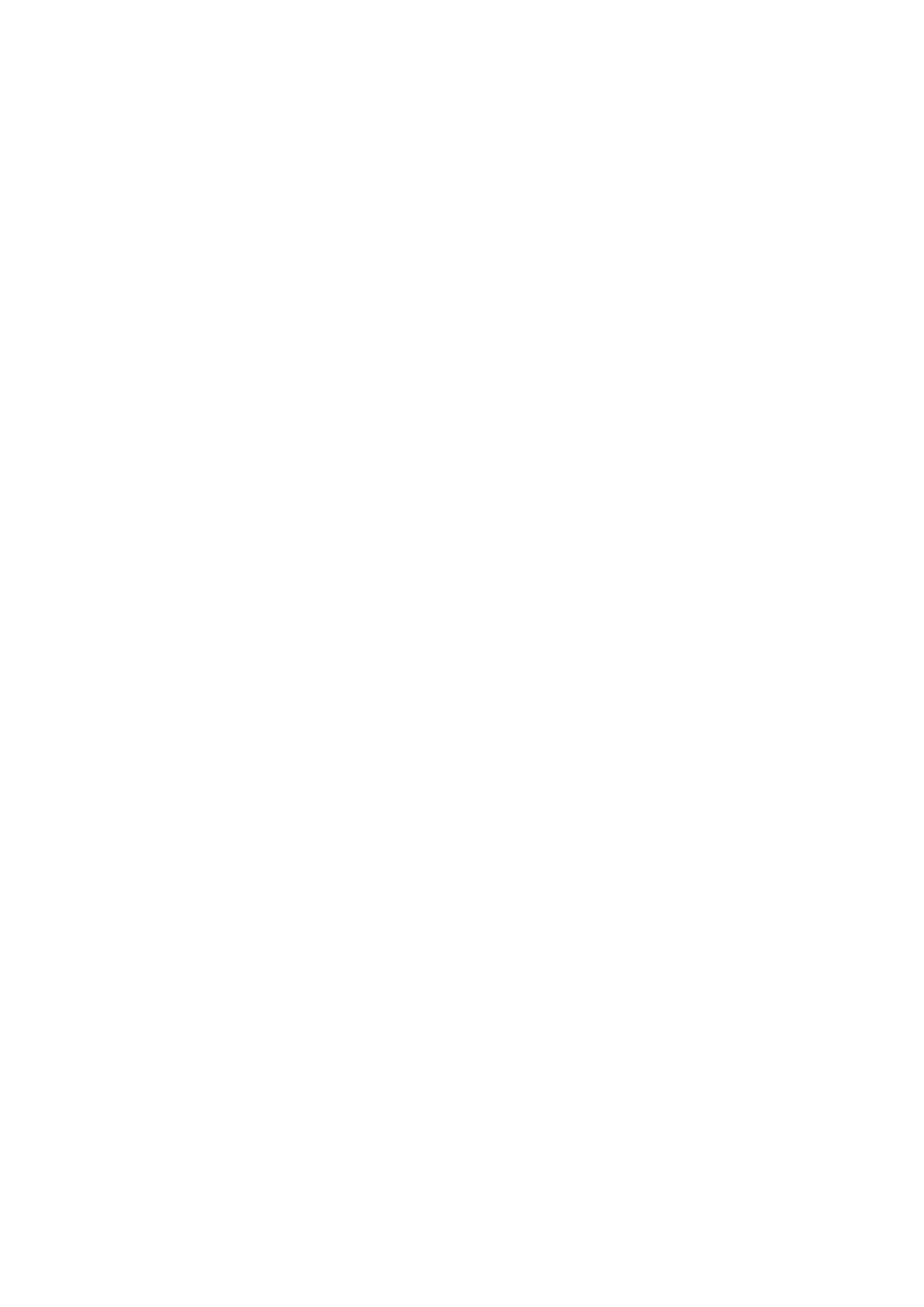## **Rainfall Forecasting for the Wivenhoe Dam Catchment**

## **Background**

1. On 6 July, Chris Russell, of Connell Wagner, met with Mike Bergin and Peter Baddiley seeking advice regarding the predictability of significant rain events over the Wivenhoe Dam catchment. Connell Wagner has been engaged by SEQWCo to provide advice on the feasibility of maintaining the water level in the Wivenhoe storage at one metre above Full Supply Level. As a part of the dam operations under that scenario, it would be required that the additional storage above FSL be released ahead of a major inflow into Wivenhoe Dam. This would require some 24 to 48 hour advance prediction of catchment average rainfalls in the order of 300mm in 24 hours; 375mm in 36 hours and/or 430mm in 48 hours.

2. Wivenhoe Dam catchment is located to the north-west of Brisbane and has an area of about 7,000 square kilometres. For meteorological forecasting, the catchment is broadly about 100 km in the north-south direction, and 70 kilometres wide (eastwest); bounded in the west by the Dividing Range with its eastern boundary varying from about 40 to 80 kilometres inland from the coast. The distribution of rainfall over the catchment is significantly influenced by the topography in major events.

## **Discussion**

3. As discussed at the meeting, the experience of Meteorologists and Hydrologists in the Brisbane office of the Bureau is that the short to medium term (0 to 48 hour) prediction of rainfall for the purpose of objective use in flood forecasting models is a difficult task. Quantitative Precipitation Forecasts (QPF) are available from the Australian and international Numerical Weather Prediction (NWP) models and have been used subjectively in the Brisbane office for many years. Whilst the NWP models have shown improvement in the accuracy of QPF over the past decade or so, there is still at times considerable error or uncertainty, in the prediction of the location, amount and timing of rainfall events at the catchment scale.

4. The improved skill of NWP models in recent years has particularly been in forecasting the development and movement of broad-scale synoptic features that would be likely to produce the threshold rainfall amounts in question. These largescale features include decaying tropical cyclones, east coast low pressure systems and significant upper level troughs. However while these systems maybe well forecast on a time scale of 2 to 3 days the very heavy rainfall concentrations are dependent on finer scale (mesoscale) and convective features. Whilst there is often the ability to forecast the potential for a significant rain event to occur in the southeast Qldnorthern NSW region, it is difficult (if not impossible) to predict the actual location of the heaviest rain, even with only a few hours notice.

5. Examples of high rainfall events that have occurred in the past 10 to 15 years in this region, some of which had little to no advance prediction of the "precise" location and/or magnitude of resulting rainfall, include Feb 1991, Dec 1991, Feb 1992, May 1996, Feb 1999, Mar 2001 and June 2005. Several of these events were not produced by large-scale features but by slow moving convergence zones which the current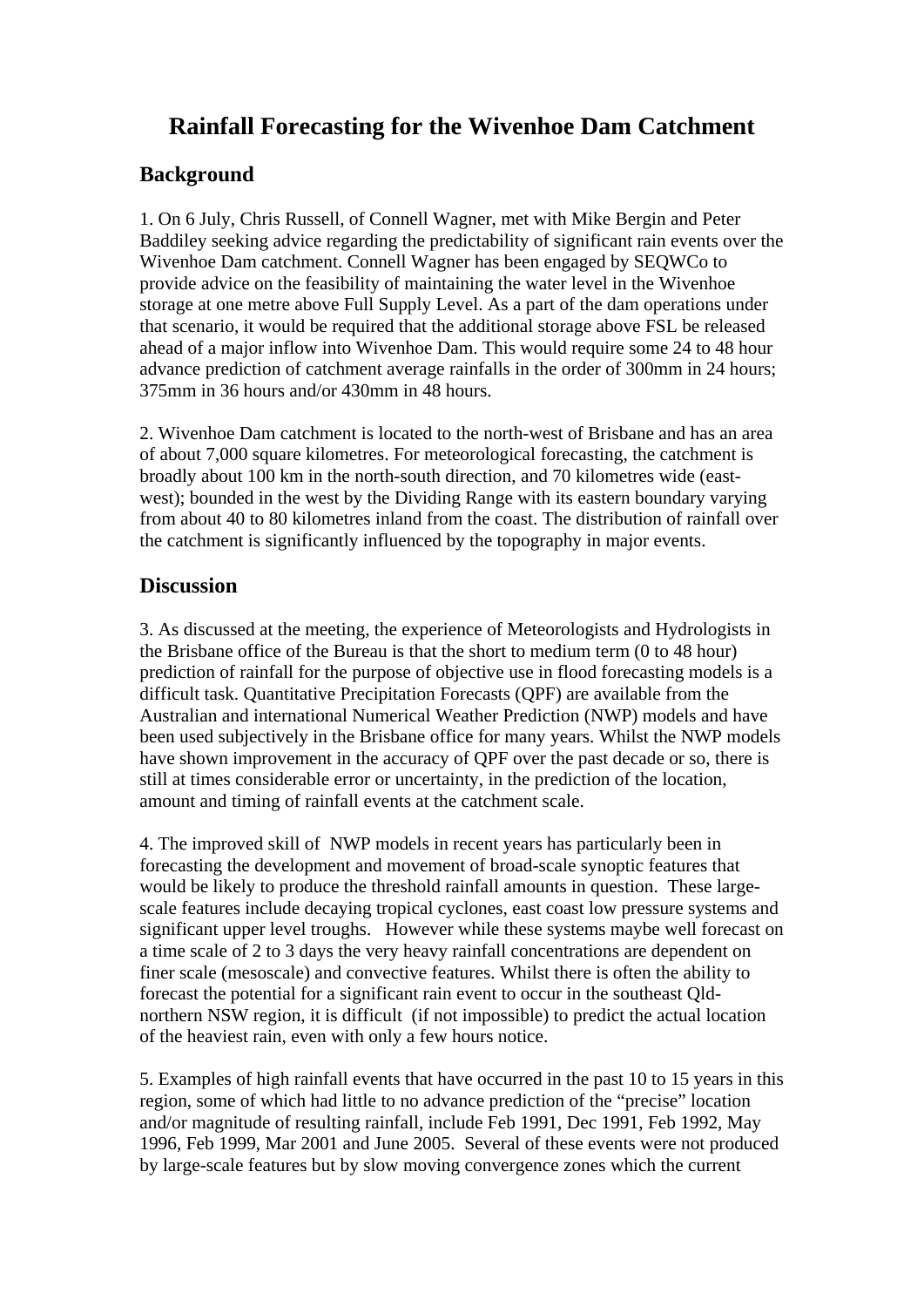modelling capability cannot adequately predict. The two most recent events in 2001 and 2005 were relatively short-lived events and occurred at different times of the day – 2001 in the afternoon and 2005 overnight. While one could reasonably expect that most really significant rainfall events are most likely through the warmer months, winter extreme events are by no means rare.

6. Considerable effort is being applied to derive improved deterministic and probabilistic QPFs from NWP models. In the near future, the Bureau will be providing a publicly available rainfall forecasting service via a website. The rainfall predictions will be generated automatically by combining the outlooks from a suite of Australian and international. Forecast rainfall amounts for 24 hour periods will be given for 4 days ahead, together with the chance of exceeding various amounts from 1mm to 50mm. The latter is a "pseudo" measure of probability based on the consistency in the forecast rain amounts given by up to eight NWP models used in deriving the rainfall forecast. Whilst it is not considered that this will provide a sufficiently accurate method for objective decision making for pre-releases from Wivenhoe Dam, the probabilistic rain forecasts may provide a basis for a risk management approach. There may need to be further studies on risk quantification for prediction of high to extreme rainfall events to support this approach. Given that there are large levels of uncertainty in rainfall forecasts, the forecasting of hydrological response may require an ensemble of future rain scenarios to be considered for the Wivenhoe Dam application.

7. As for a potential service provided by the Bureau an alert type product would seem to be the best alternative where the potential for an extreme rainfall event in the following 2 to 3 days across southeast Queensland was given a rating on say a 3 level scale. If that rating was high then a second phase could be activated which could provide more detailed forecast of expected rainfall amounts and location. However I emphasise that this type of service can be expected to not provide the required 2 days advice of an event on some occasions and may fail to provide anything more than a few hours notice, such is the nature of the predictability of the mesoscale components of these events.

8. Currently the Bureau provides a QPF service for the dams in Southeast Queensland. This twice-daily service predicts the average rainfall across the catchments in the following 24-hour period. We have not undertaken any verification of the service. However it is likely that verification would show reasonable skill in identifying rainfall events but quite poor skill in predicting extreme events. This service is to be reviewed in the next few months and we may commence charging for the product as it is essentially not a basic service and should not be publicly funded. We have yet to commence discussions with the client so these comments should be kept confidential. This issue is raised because any future customized product provided in support of dam operations will certainly be on a fee for service basis. There is also the issue of whether the Bureau would have the capacity to provide such a service at all and that would have to be part of any future discussions.